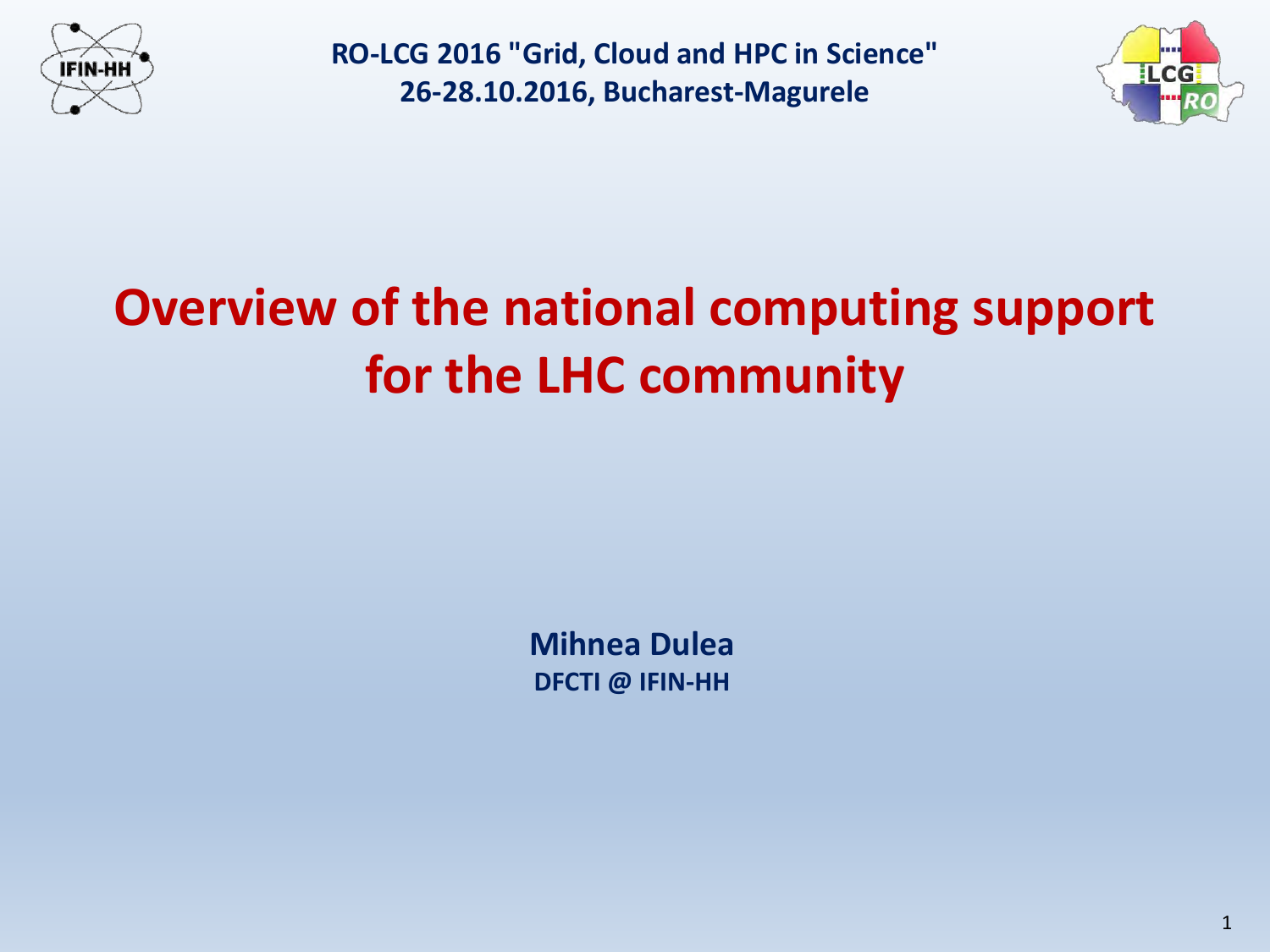



19 Sites (Note, Scope values marked with (x) indicate the parent NGI does not share that scope)

| Name              | Certification Status | ♦ Production Status | ♦ Scope(s)                                     |
|-------------------|----------------------|---------------------|------------------------------------------------|
| <b>RO-08-UVT</b>  | Uncertified          | Production          | Local(x)<br>al.                                |
| <b>RO-14-ITIM</b> | Certified            | Production          | atlas(x), EGI, tier2(x),<br>ä,                 |
| <b>RO-01-ICI</b>  | Uncertified          | Production          | EGI, Local(x)<br>al.                           |
| RO-11-NIPNE       | Certified            | Production          | EGI, Ihcb(x), tier2(x),<br>аf,                 |
| <b>NIHAM</b>      | Certified            | Production          | alice(x), EGI, tier2(x),<br>цÍ.                |
| <b>RO-12-ICI</b>  | Closed               | Production          | EGI<br>al.                                     |
| RO-13-ISS         | Certified            | Production          | alice(x), EGI, tier2(x),<br>ä,                 |
| RO-03-UPB         | Certified            | Production          | EGI<br>al.                                     |
| RO-09-UTCN        | Closed               | Production          | EGI<br>al.                                     |
| RO-07-NIPNE       | Certified            | Production          | alice(x), atlas(x), EGI,<br>ä,                 |
| PPS-RO-01-UPB     | Closed               | <b>PPS</b>          | EGI<br>al,                                     |
| RO-17-INCDMTM     | Uncertified          | Production          | Local(x)<br>al.                                |
| RO-19-UCV         | Uncertified          | Production          | Local(x)<br>al.                                |
| RO-02-NIPNE       | Certified            | Production          | atlas(x), EGI, tier2(x),<br>$\mathcal{A}$      |
| RO-16-UAIC        | Certified            | Production          | atlas(x), EGI, tier2(x),<br>ä,                 |
| RO-18-INCDTP      | Uncertified          | Production          | Local(x)<br>a)                                 |
| RO-15-NIPNE       | Certified            | Production          | $EGI$ , $Ihcb(x)$ , $wlcg(x)$<br>$\mathcal{A}$ |
| <b>GRIDIFIN</b>   | Certified            | Production          | EGI<br>al.                                     |
| <b>CLOUDIFIN</b>  | Uncertified          | Production          | EGI<br>a.                                      |

RO-LCG: 7 production sites

ALICE: 3 sites ATLAS: 4sites LHCb: 2sites

RO-07-NIPNE: 3 experiments

Connected to LHCONE VPN

Monitored by: NGI-RO / EGI - core services LHC experiments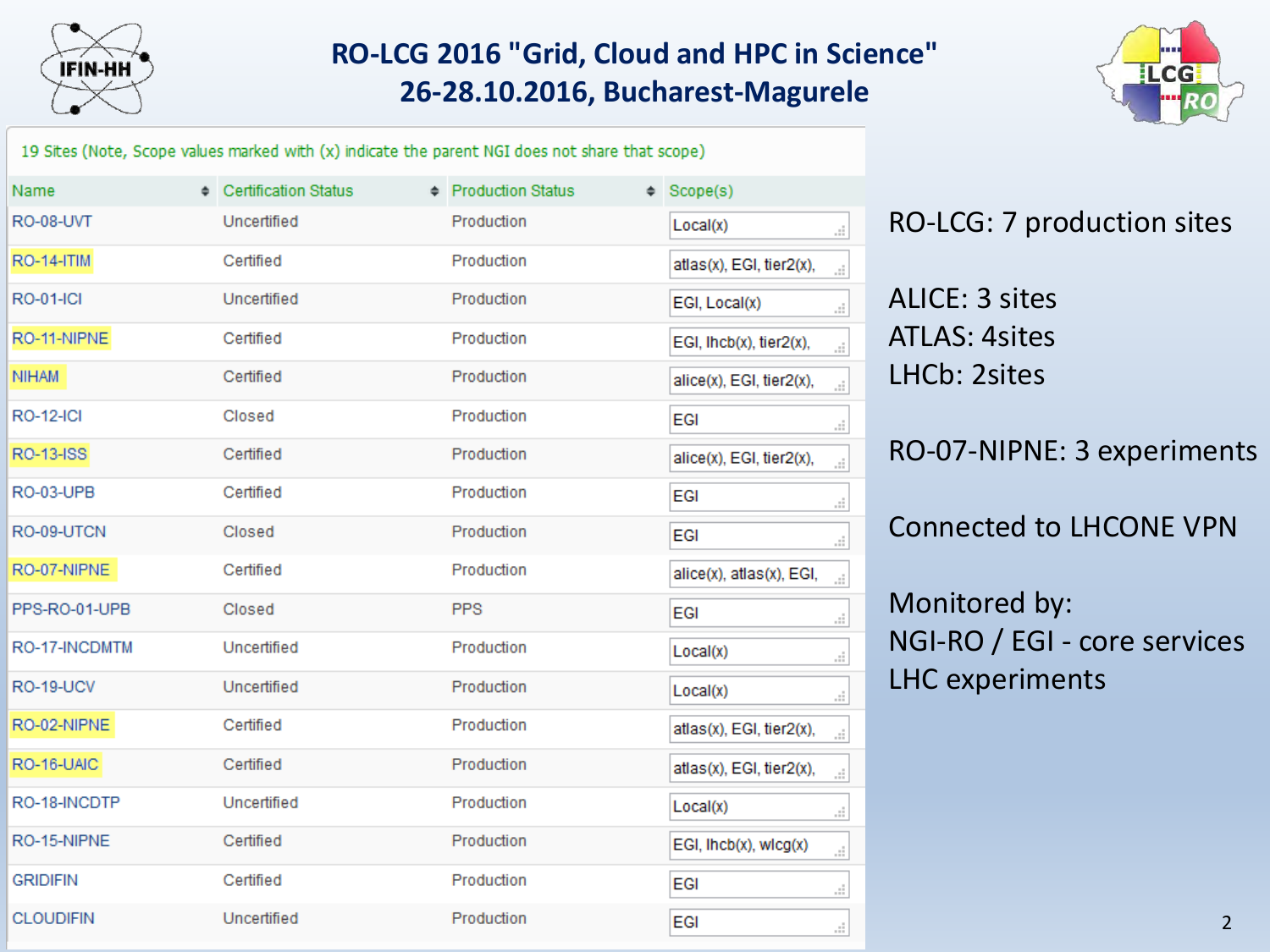



#### **INSTALLED CAPACITIES**

Experiment requirements + Computing Resources Scrutiny Group report + + National Funding -> Resource pledges

| <b>Installed Capacities</b> |                        |                          |                  |                  |                         |                     |  |  |  |
|-----------------------------|------------------------|--------------------------|------------------|------------------|-------------------------|---------------------|--|--|--|
| 2016<br>Year:               | Month:<br>10<br>v<br>٧ |                          |                  |                  |                         |                     |  |  |  |
| Infrastructure              | Site Name $\hat{v}$    | <b>Physical</b><br>CPU ↓ | Logical<br>CPU ↓ | <b>HEPSPEC06</b> | Disk (GB) $\hat{\circ}$ | <b>Tape</b><br>(GB) |  |  |  |
| <b>EGI</b>                  | <b>NIHAM</b>           | 665                      | 3,322            | 26,769           | 984,032                 | $\bf{0}$            |  |  |  |
| <b>EGI</b>                  | RO-02-NIPNE            | 86                       | 752              | 7,285            | 213,624                 | 0                   |  |  |  |
| <b>EGI</b>                  | RO-07-NIPNE            | 212                      | 2,257            | 23,964           | 1,249,581               | $\bf{0}$            |  |  |  |
| <b>EGI</b>                  | RO-11-NIPNE            | $\overline{2}$           | 304              | 2,955            | 52                      | 0                   |  |  |  |
| <b>EGI</b>                  | <b>RO-13-ISS</b>       | 88                       | 416              | 2,784            | 121,491                 | $\bf{0}$            |  |  |  |
| <b>EGI</b>                  | RO-14-ITIM             | 55                       | 440              | 3,960            | 58,554                  | 0                   |  |  |  |
| <b>EGI</b>                  | RO-16-UAIC             | 110                      | 472              | 4,248            | 171,987                 | $\bf{0}$            |  |  |  |
| <b>Total</b>                |                        | 1,218                    | 7,963            | 71,965           | 2,799,321               | 0                   |  |  |  |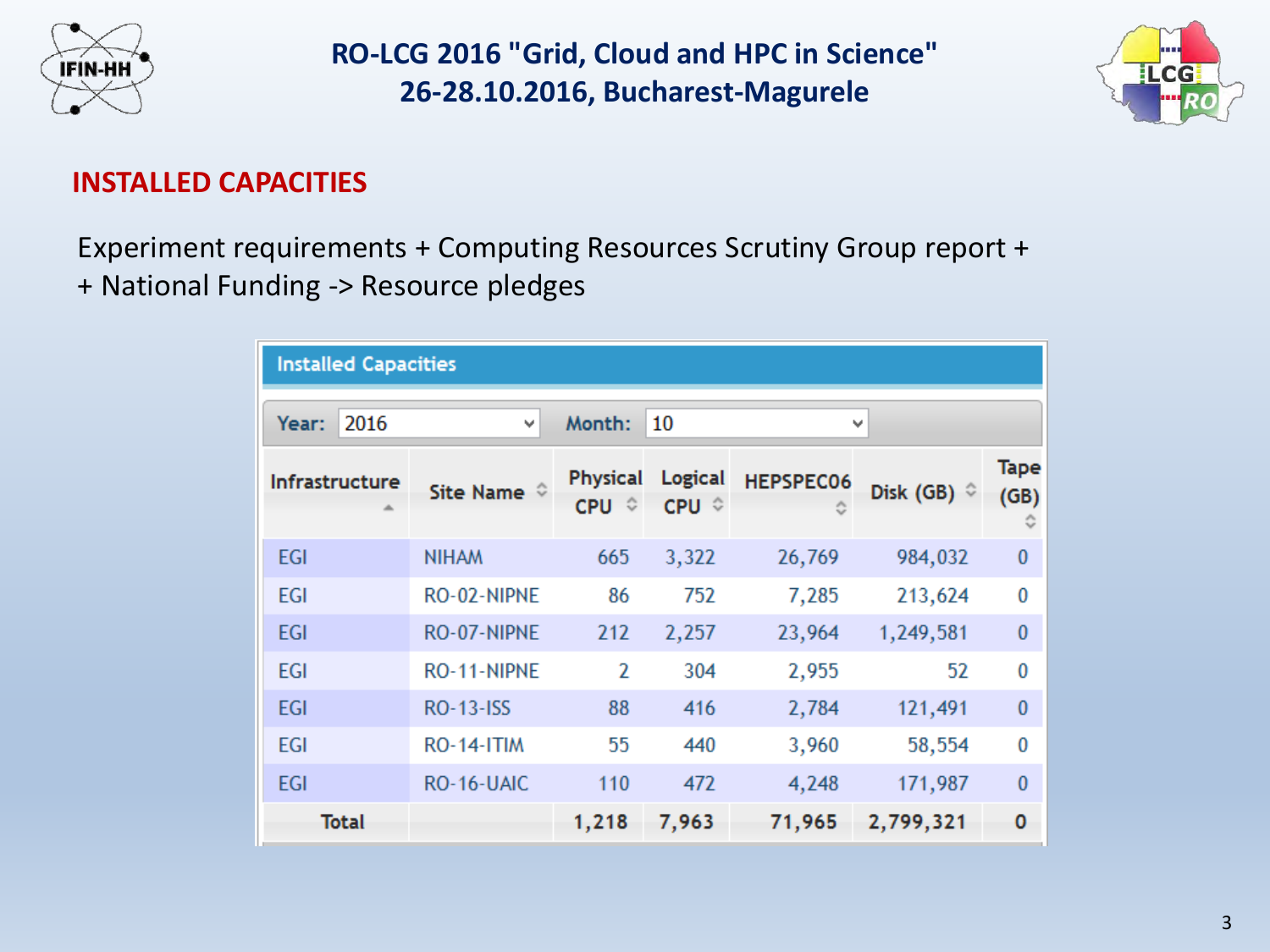



#### **RO-LCG's SITES ACTIVITY**

SRC.: EGI accounting portal + MonALISA (for NIHAM)

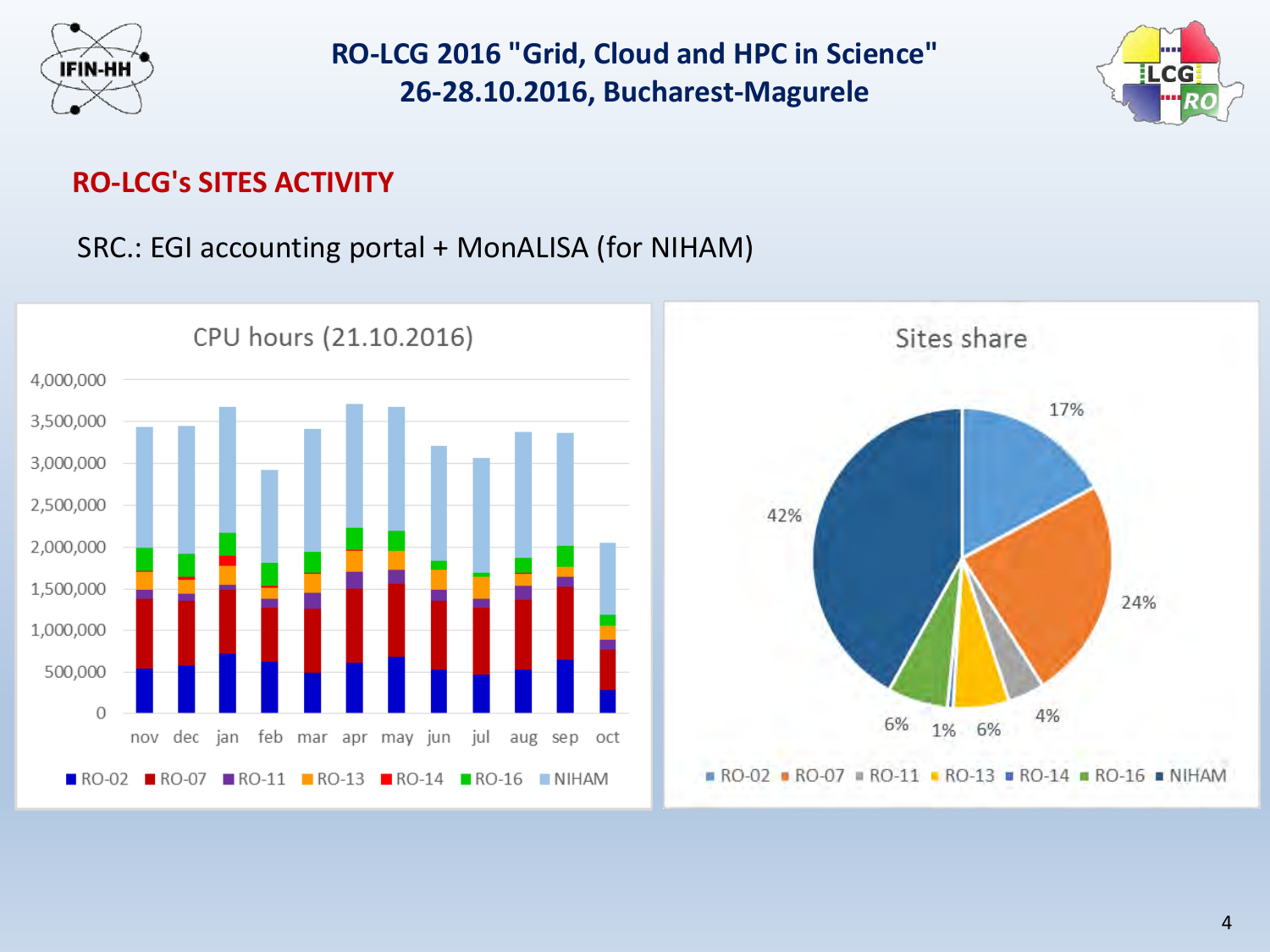



2016-10-27 05:13

### **USER COMMUNITIES** (as in accounting.egi.eu)

#### CPU time 12 months (NIHAM ALICE activity not accounted here)

Developed by CESGA EGI View! / summormapu / 2015:11-2016:10 / DATE-VO / lha (x) / GRBAR-LIN / i

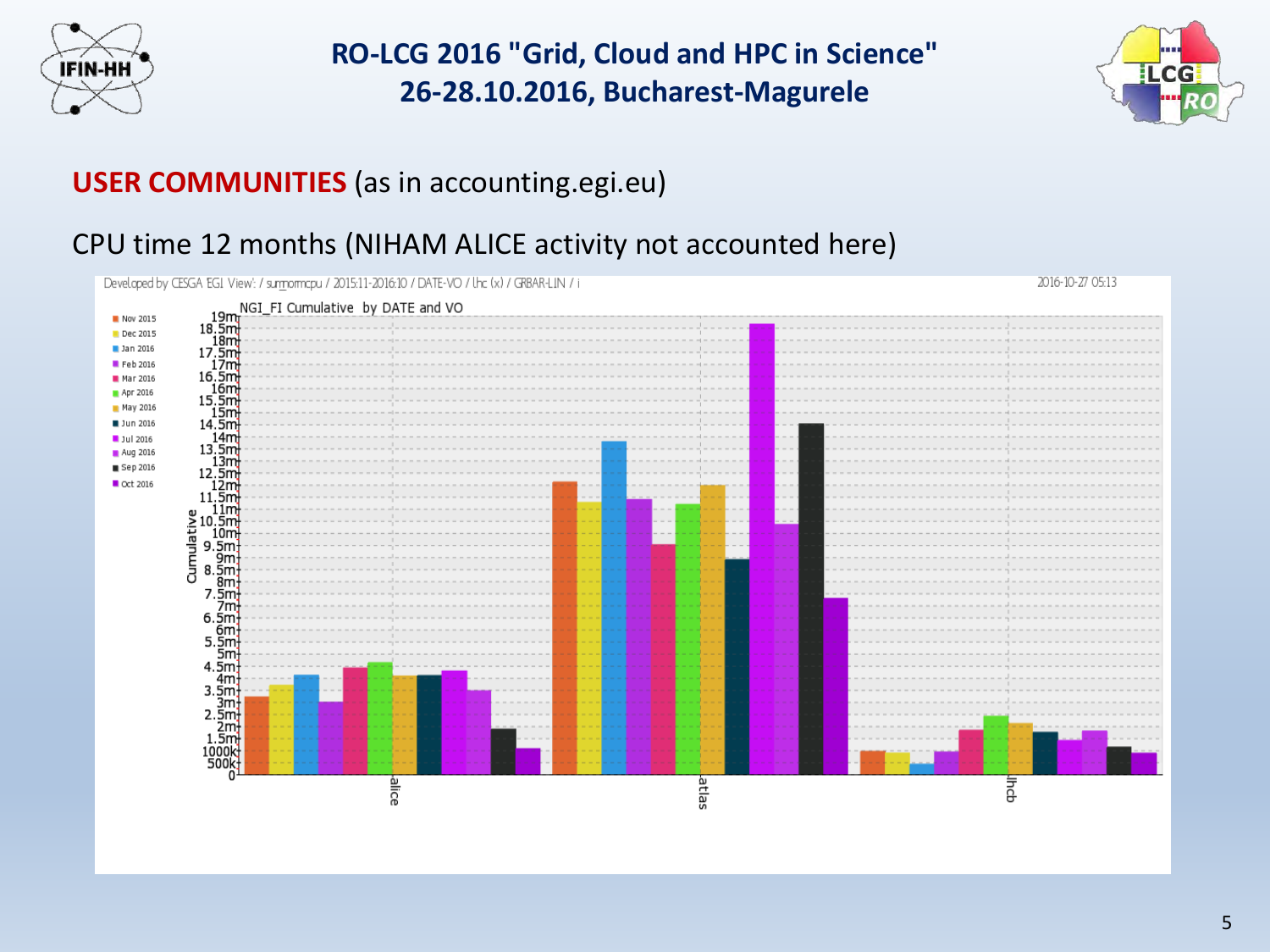



#### **From ALICE site review**

In the reporting period the computing centres performance has been outstanding, with individual site availability and reliability well above the T2 WLCG targets and in average above 97%. The site components – CPU, storage and network – are well tuned in proportion to each other and are used efficiently. The computing centres technical support is highly experienced, reacting promptly to incidents and able to quickly implement operational and software changes required by ALICE. The communication between the local experts and ALICE Grid management is clear and efficient.

The support teams have shown high level of competencies and abilities both in assuring the continuous operation and also in improving the services and procedures at the sites, with minimal downtime. We strongly encourage them to keep the current high level of operational readiness and to assume leadership role in implementing new technologies, which could further improve the sites efficiency. To that end, it may be necessary to increase the present modest level of personnel at the individual sites, rarely above 1 FTE per site.

Furthermore, we encourage the sites to renew their hardware components more aggressively, in line with standard business models. This will allow them to profit from the latest CPU types and higher core counts per CPU, thus decreasing the footprint and overall energy consumption of the installations while increasing the computing power. The same arguments apply to the storage resources.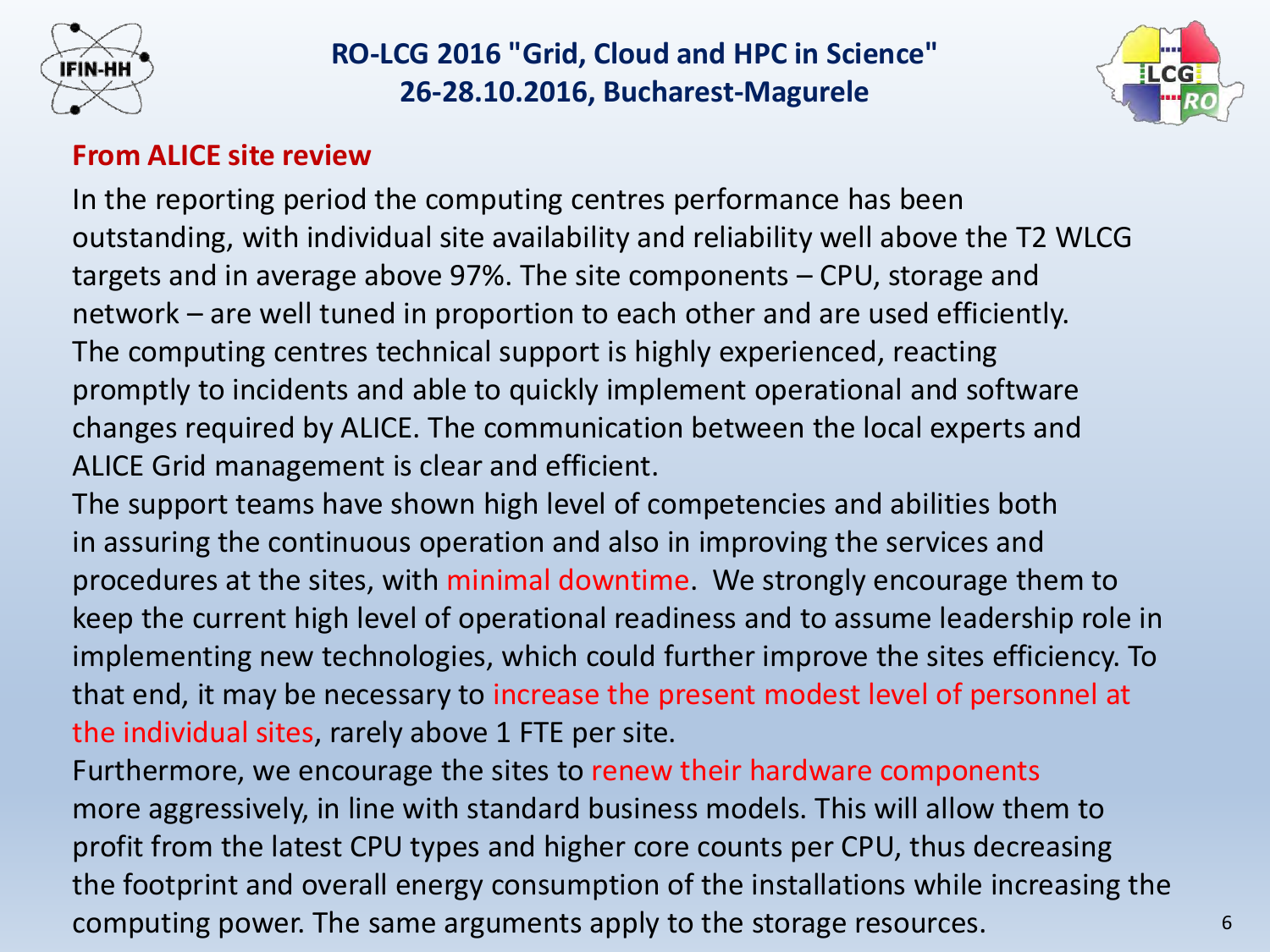



#### **From ATLAS site review**

The 4 Romanian sites involved in ATLAS contribute very significantly to the FR-cloud: 13.5% of CPU delivered and 8.5% of pledged disk resource. They run all the ATLAS workflows with good efficiency, although user analysis contribution is too low for Tier-2s. In addition to providing all the necessary environment required by ATLAS (multicore, CREAM), they look at new solutions (ARC and Slurm for RO-07-NIPNE). The sites have often been affected by network instabilities and limitations. The situation is much better now. Some sites have also been affected by disk hardware issues, yielding a lot of operational burden. Although the situation did improve, one should think of upgrading and renewing the hardware, especially the storage. Having 4 sites located in different places does not facilitate the communication. A better exchange of information between sites concerning issues which are often not site specific is desirable. In this respect, having a person from Romania following the 4 sites and providing a solid interface to ATLAS would be extremely useful. Concerning the close future, ATLAS policy recommends to sites provide less than 400 TB storage to stop investing on disk increase, and to put emphasis on CPU increase. In a medium term future, for efficiency and operational issues, ATLAS is pushing for limiting the number of Tier-2s and grouping them under federations. This idea is currently making its way in many countries. One could think in the future to have the 4 sites grouped in a federation, with one entry point only.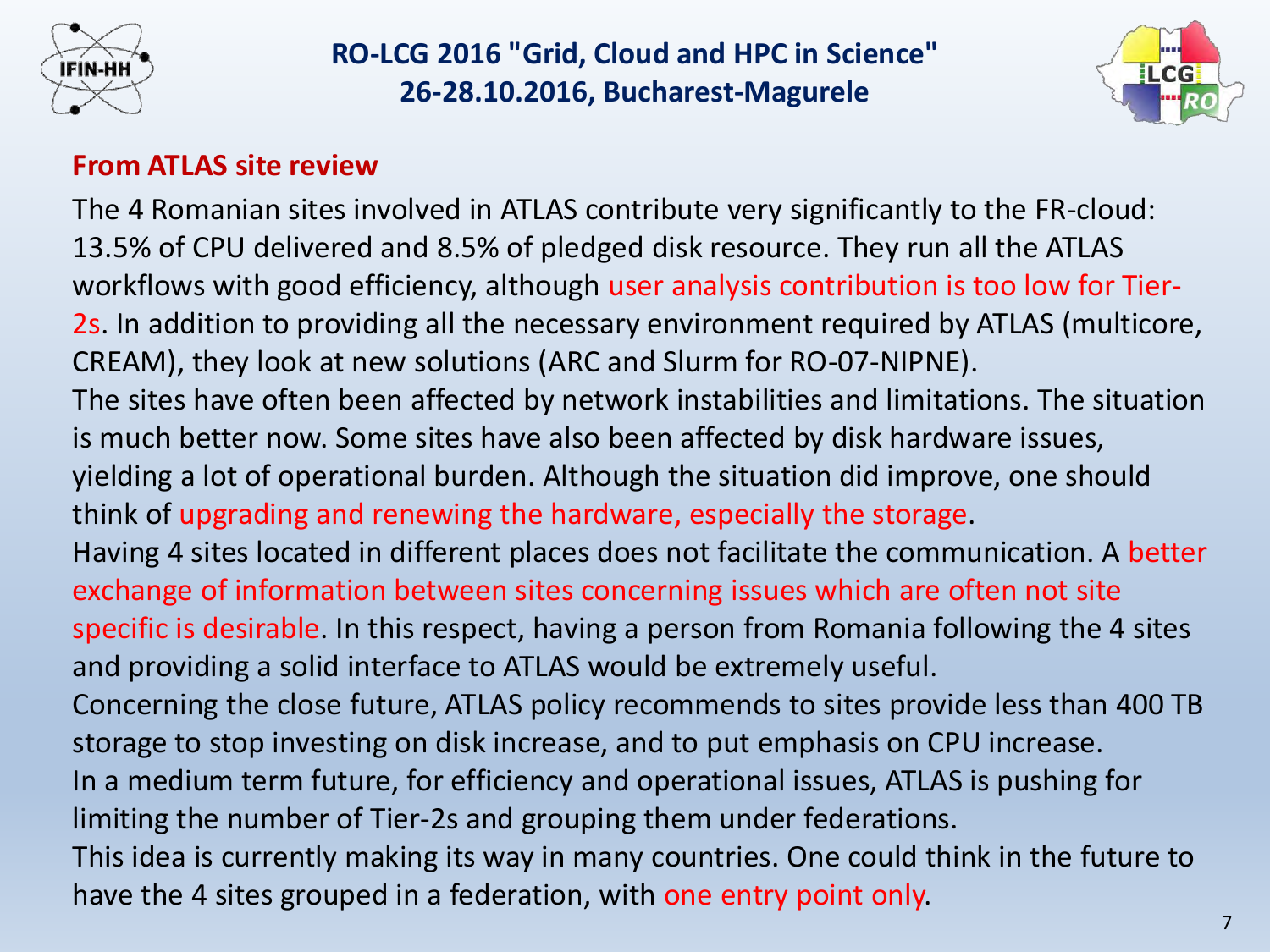



#### **From LHCb Site review**

The two LHCb sites at IFIN-HH are in the active production status. The T2-D site RO-07- NIPNE is participating in the MC Production activity as well as for the user analysis jobs. The site RO-11-NIPNE is participating to the MC Production activity. Both sites have contact persons ready to respond to operational issues.

The current site availability is satisfactory after solving of a number of issues in the last year. The sites are running a complete set of necessary grid services.

Some of the site hardware should be upgraded in the near future; upgrade plans should be defined.

The sites are suffering from irregular load coming from LHCb, which should be investigated. The T2-D RO-07-NIPNE site is used only for user analysis apart from the usual MC Production activity. Including the site into the production data processing activity is desirable; this might need one more site commissioning as T2-D site in order to confirm its correspondence to the T2-D criteria. Diversification of the site workload can help to increase the site load. The RO-11\_NIPNE site is dedicated to the LHCb MC Production only, which is one of the reasons of its low usage efficiency. Diversification of the site activity is also desirable.

8 The site administrators are reporting a lack of communication with the LHCb Production team. This suggests that the site administrators should be better informed of the LHCb production operations and problems, for example by participation of the T2-D site administrators in the regular LHCb Operations meetings.